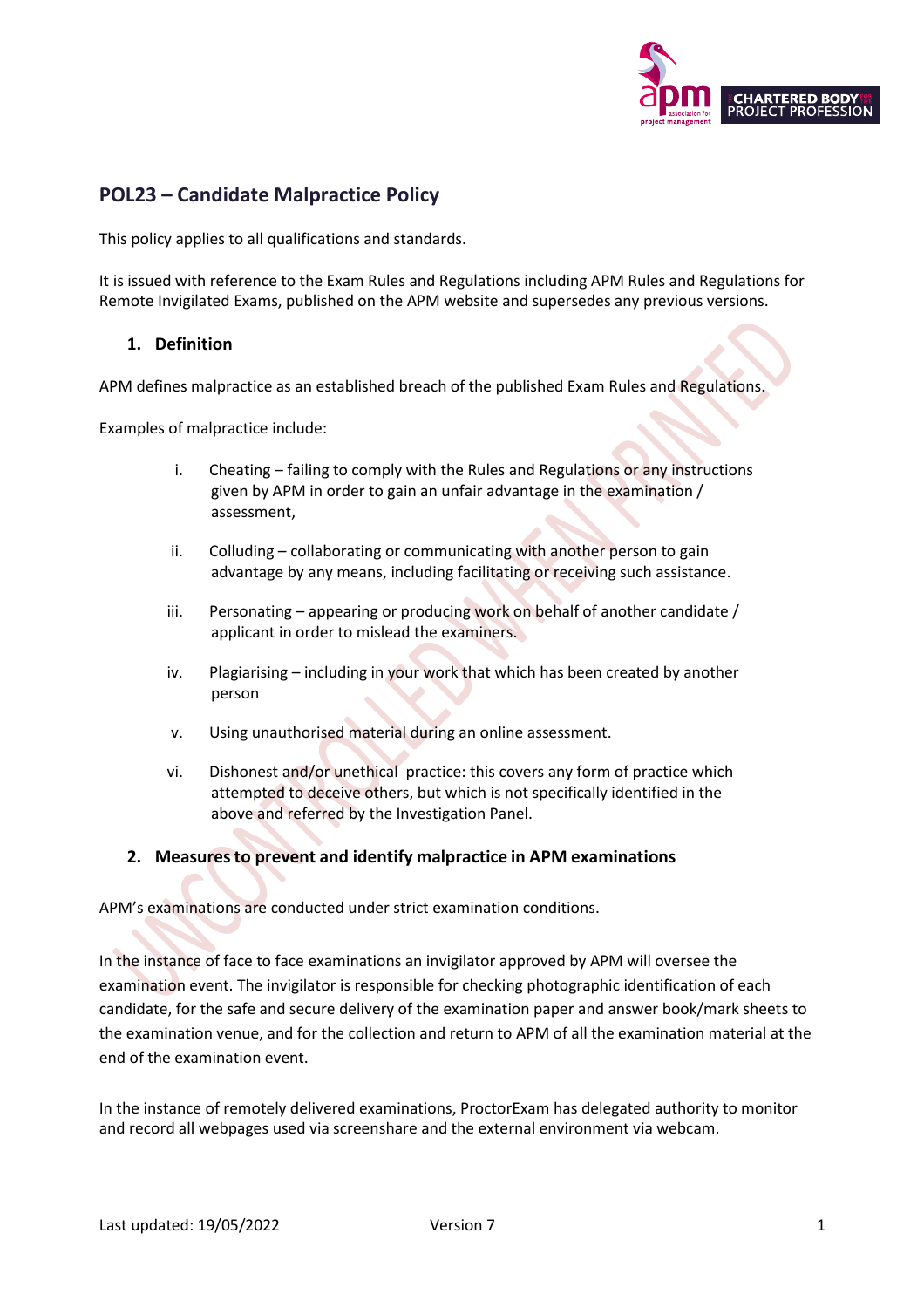

Candidates are required to conduct themselves in accordance with the candidate guidance in operation at the time and abide by the Exam Rules and Regulations.

The invigilator is empowered to ask a candidate to leave the examination room at any time, if the invigilator suspects a breach to the Exam Rules and Regulations or for matters pertaining to the Health and Safety of the candidate, other candidates or exam personnel.

The invigilator will take necessary action to prevent further malpractice, without disadvantaging other candidates taking the examination. Any such action, and the reason for it, must be recorded in writing and the invigilator's report returned to APM with the examination materials and within the agreed timeframes as set out by APM's Service Level Requirements for Examinations.

In the instance of online examinations, supervised through ProctorExam, ProctorExam will flag exam recordings for review by the internal APM Qualifications Team where there is the suspicion of inappropriate conduct or malpractice.

The investigation panel nominated to investigate suspected inappropriate behavior, may refer cases to be reviewed under the malpractice policy.

Potential malpractice may also be suspected by the APM examiner marking scripts after the examination or identified as part of the optical scanning and quality assurance of multiple-choice papers which takes place in APM's offices.

## **3. APM action on suspicion of malpractice**

In the event of suspected malpractice the APM Service Innovation team will contact the candidate / applicant to inform them that an investigation is pending with specific reference to the Rules and Regulations which are considered to have been breached. The candidate/applicant will have the opportunity to formally note their views on the alleged breach, including any mitigation they feel is relevant.

All evidence, including that supplied by the candidate / applicant is brought to the attention, in the first instance, to the Head of Professional Standards and the Senior Qualifications Manager of Professional Standards. This forms the preliminary investigation as to the conduct of the examination event in question. This will include, where relevant;

- review with the invigilator to confirm whether any suspicious or inappropriate conduct was observed during the examination event itself;
- review with the script marker of the grounds for their suspicion;
- review of recordings from ProctorExam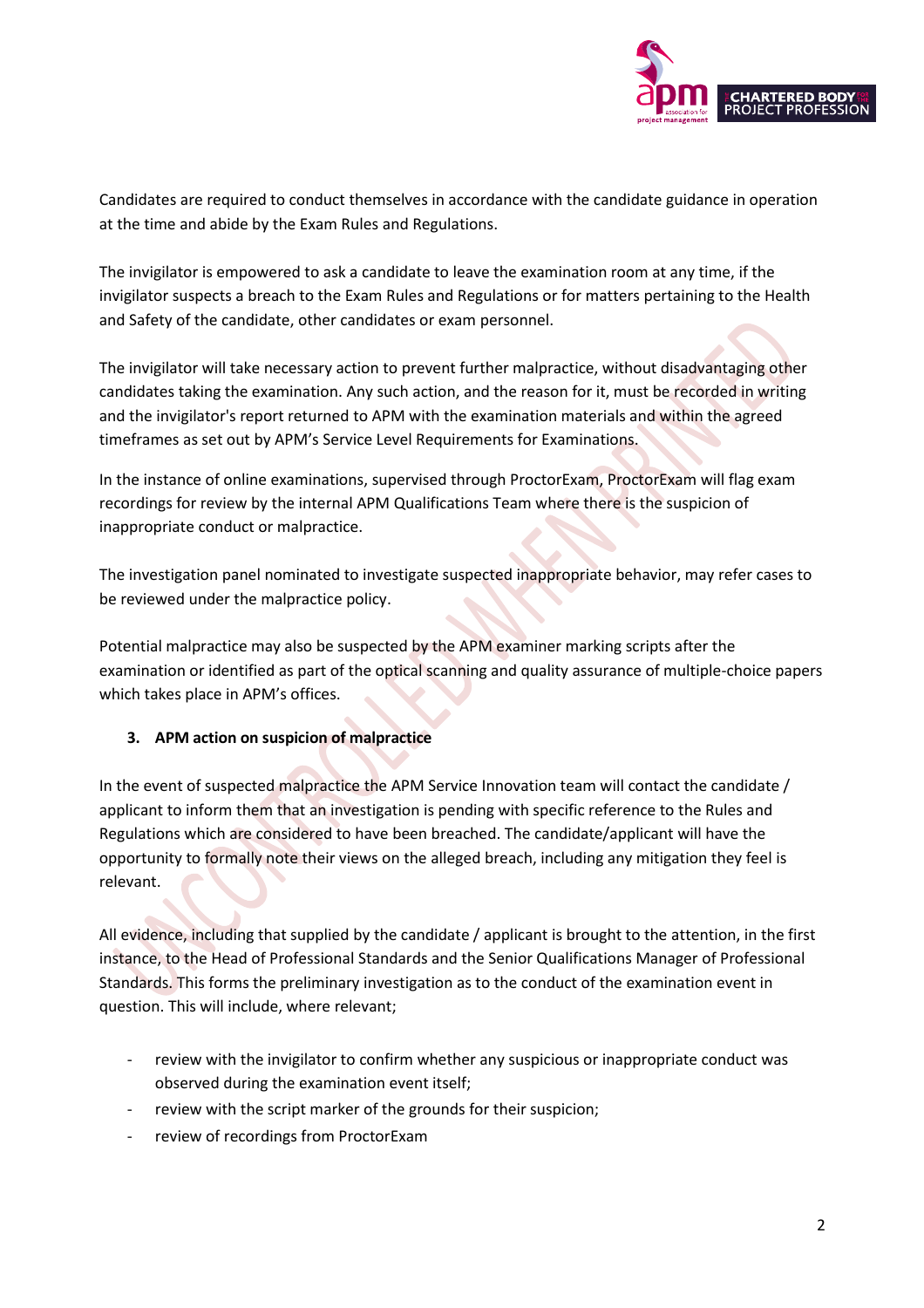

- and/or review internally where the examination in question is optically scanned
- evidence supplied by the candidate / applicant.

Following the preliminary investigation if malpractice remains to be suspected, the matter, with written reports and supporting evidence, will be reported to the Director of Education and Lifelong Learning, who will determine the intended action to be taken in consultation with the Malpractice Panel. The Malpractice Panel shall consist of;

- Director of Education and Lifelong Learning
- Qualifications Chair of Examiners
- Head of Professional Standards
- A Senior Professional Standards Manager

Meetings of the Malpractice Panel shall be documented by a Professional Standards Co-Ordinator who will take the role of Panel Secretary.

The action recommended, and the reasons for it, will be communicated to the candidate and their Accredited Provider (if applicable). Actions may include (but not limited to);

- i. Candidate / applicant will have their assessment mark confirmed and a finding of no misconduct confirmed.
- ii. Candidate will receive a zero mark for that assessment and offered a complimentary resit.
- iii. Candidate will be disqualified from their attempt.
- iv. Candidate will be disqualified from their attempt and prevented from sitting further qualifications for a reasonable, defined period of time.

The candidate / applicant has the right to appeal the decision made by the Malpractice Panel, and must do so in writing within ten working days of the decision being communicated.

Malpractice Appeals should be directed to [pscoordinators@apm.org.uk.](mailto:pscoordinators@apm.org.uk) Appeals will be heard by a sub committee of the Professional Standards and Knowledge Committee, who have delegated authority to make a final decision on the matter.

The malpractice panel must retain records of points of procedural governance, for example consideration of conflicts of interest and for the purpose of appeal, audit and regulatory oversight. The retention of data must be consistent with data protection obligations.

The matter, its investigation and conclusion will be reported to APM's Professional Standards and Knowledge Committee.